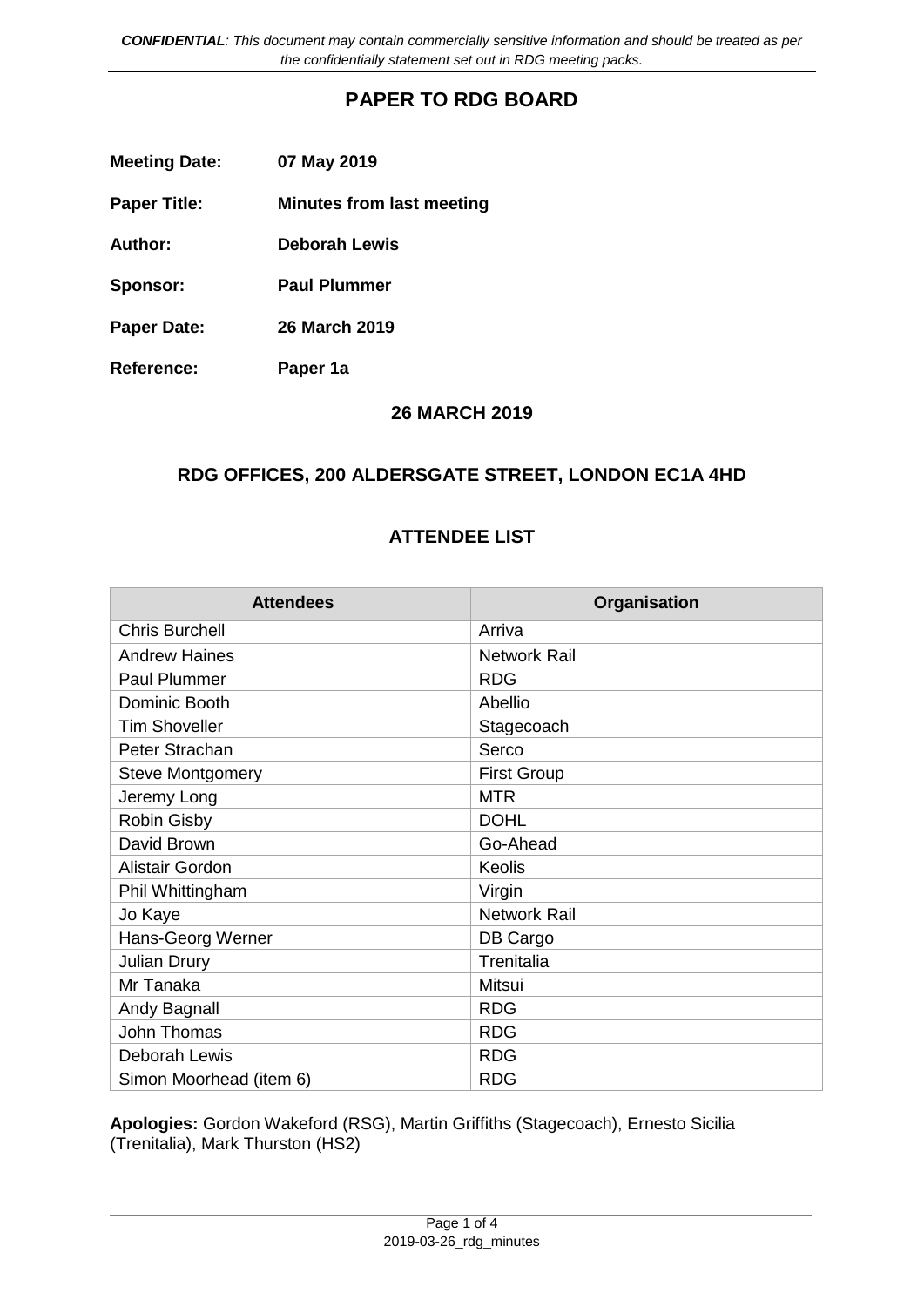# **MINUTES OF LAST MEETING**

| Item No.    | Approval of record                                                                                  |
|-------------|-----------------------------------------------------------------------------------------------------|
|             | Chris Burchell welcomed everyone to the meeting.                                                    |
| $\mathbf 1$ | The minutes were accepted as a true and accurate record of the last meeting<br>on 12 February 2018. |

| Item No.       | <b>RDG activity update</b>                                                                                                                                                                                                                                                                                                                                                                                                                                                                  |
|----------------|---------------------------------------------------------------------------------------------------------------------------------------------------------------------------------------------------------------------------------------------------------------------------------------------------------------------------------------------------------------------------------------------------------------------------------------------------------------------------------------------|
|                | <b>Chair Report</b>                                                                                                                                                                                                                                                                                                                                                                                                                                                                         |
|                | Chris Burchell updated members on his engagement with ORR re its plans to<br>make Ombudsman a licence condition; Chris and Paul have both made clear<br>members' views that it is not necessary, but ORR is likely to go ahead with the<br>proposal. Chris met new RSSB Chair Barbara Moorhouse and he and Paul<br>have discussed the RDG/RSSB relationship. RDG is helping to recruit a<br>second TOC NED for RSSB Board following Gary Cooper's retirement.                               |
|                | <b>CEO Report</b>                                                                                                                                                                                                                                                                                                                                                                                                                                                                           |
| $\overline{2}$ | Paul Plummer highlighted the RDG's ongoing engagement with DfT regarding<br>pensions. Paul will write to Rail Minister to reiterate member concerns about<br>potential impact on customers and taxpayers if risk sharing framework is not<br>adopted. Members agreed there is benefit in RDG engaging directly with HMT<br>on the issue. Productive Ministerial engagement continues, with a positive<br>meeting with Andrew Jones and owning group HR Directors, regarding people<br>plan. |
|                | Paul reiterated the plan to for all RDG activity and costs to be scrutinised over<br>the coming year, to ensure it is all delivering value for money for members.                                                                                                                                                                                                                                                                                                                           |

| Item No. | <b>Approvals</b>                                                                                                                                                                                                                                                                                                                                                                                                                                                                                       |
|----------|--------------------------------------------------------------------------------------------------------------------------------------------------------------------------------------------------------------------------------------------------------------------------------------------------------------------------------------------------------------------------------------------------------------------------------------------------------------------------------------------------------|
| 3        | Ola Ogun updated re his conversations since February Board with all TOC &<br>FOC owning groups and Network Rail, to explain detail and answer questions<br>on 2019/20 budget. Discussions with HS2 are ongoing, but the final budget has<br>taken into account members' comments. Board approved the budget, and<br>thanked Ola for his work. Members welcomed the plan for all RDG activity to<br>be scrutinised over the coming year, to ensure it is all delivering value for<br>money for members. |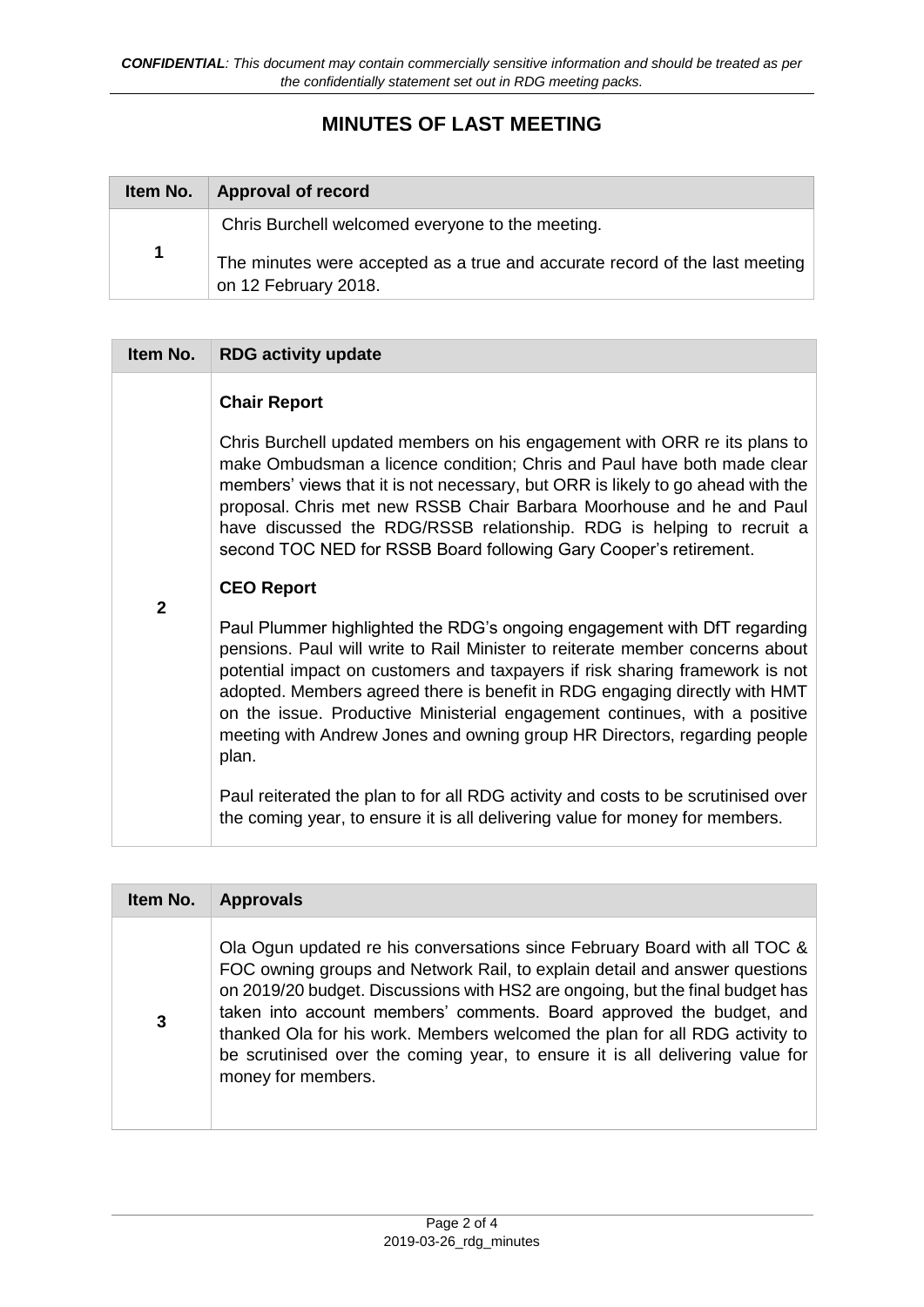| Item No. | <b>Industry Reform portfolio</b>                                                                                                                                                                                                                                                                                                                                                                                                                                                                                                                                                                                                                                                                                                                                                                                                                                                                                                                                                                                                                                                                                                                                    |                                |           |
|----------|---------------------------------------------------------------------------------------------------------------------------------------------------------------------------------------------------------------------------------------------------------------------------------------------------------------------------------------------------------------------------------------------------------------------------------------------------------------------------------------------------------------------------------------------------------------------------------------------------------------------------------------------------------------------------------------------------------------------------------------------------------------------------------------------------------------------------------------------------------------------------------------------------------------------------------------------------------------------------------------------------------------------------------------------------------------------------------------------------------------------------------------------------------------------|--------------------------------|-----------|
|          | <b>Brexit Preparedness Update</b><br>John Thomas and Andy Bagnall set out latest on no deal Brexit industry<br>preparation. On statutory instruments (SIs), there is a risk the safety SI will not<br>be passed in time; ORR is producing guidance. Re cross-border services, the<br>EC has issued a nine-month extension. RDG is working closely with NR on the<br>latter's command & control structure; a paper including the operational and<br>comms elements will be shared with Board and other senior member groups<br>by 29 March. Members agreed that the proposed approach to commercial<br>decision-making in the event of no deal needs to be stress tested.                                                                                                                                                                                                                                                                                                                                                                                                                                                                                            |                                |           |
|          | <b>Williams Review</b>                                                                                                                                                                                                                                                                                                                                                                                                                                                                                                                                                                                                                                                                                                                                                                                                                                                                                                                                                                                                                                                                                                                                              |                                |           |
| 4        | Following constructive debate, Board gave broad support to RDG's draft<br>submission to the Williams Rail Review. Members agreed that it would benefit<br>from some further changes in tone to include more emphasis on the importance<br>of better cost efficiency and value for money; to be authentic; and to be even<br>clearer on the primary focus around customers. The submission is deliberately<br>high level but there was agreement to signpost to Williams that further detail<br>will come to support proposals (detail to also be shared with Board). Risk<br>allocation needs to be addressed in more detail recognising that this will be<br>explained further in supporting documents. And it will be made clear that not all<br>members agree with all aspects of the proposals. It was agreed that while no<br>member supports every single element of the submission, it is a significant<br>achievement to have reached general consensus across a diverse<br>membership; thanks given to the RDG and owning group teams. RDG team<br>will share next steps with Board and revise document ahead of planned<br>publication date of early May. |                                |           |
| 1903.01  | RDG team to share paper on command &<br>control structure with RDG Board and other<br>member groups                                                                                                                                                                                                                                                                                                                                                                                                                                                                                                                                                                                                                                                                                                                                                                                                                                                                                                                                                                                                                                                                 | John<br>Thomas/Alex<br>Woodall | 29/3/2019 |
| 1903.02  | RDG team will share next steps with Board and<br>revise document ahead of planned publication<br>date of early May                                                                                                                                                                                                                                                                                                                                                                                                                                                                                                                                                                                                                                                                                                                                                                                                                                                                                                                                                                                                                                                  | <b>John Thomas</b>             | 5/4/2019  |

| Item No.        | <b>Communication &amp; Engagement portfolio</b>                                                                                                                                                                                                                                                                                                                                                                                                          |
|-----------------|----------------------------------------------------------------------------------------------------------------------------------------------------------------------------------------------------------------------------------------------------------------------------------------------------------------------------------------------------------------------------------------------------------------------------------------------------------|
| $5\phantom{.0}$ | Andy Bagnall summarised the roll out of revised communications strategy on<br>behalf of the industry, which has already begun with the use of the 'Big Plan.<br>Big Changes.' strapline in the fares reform launch. Coming months will see<br>significant activity to deploy it more widely within the membership and in public<br>sphere, combining both strategic activity and day to day reactive comms work.<br>Members were supportive of the plan. |